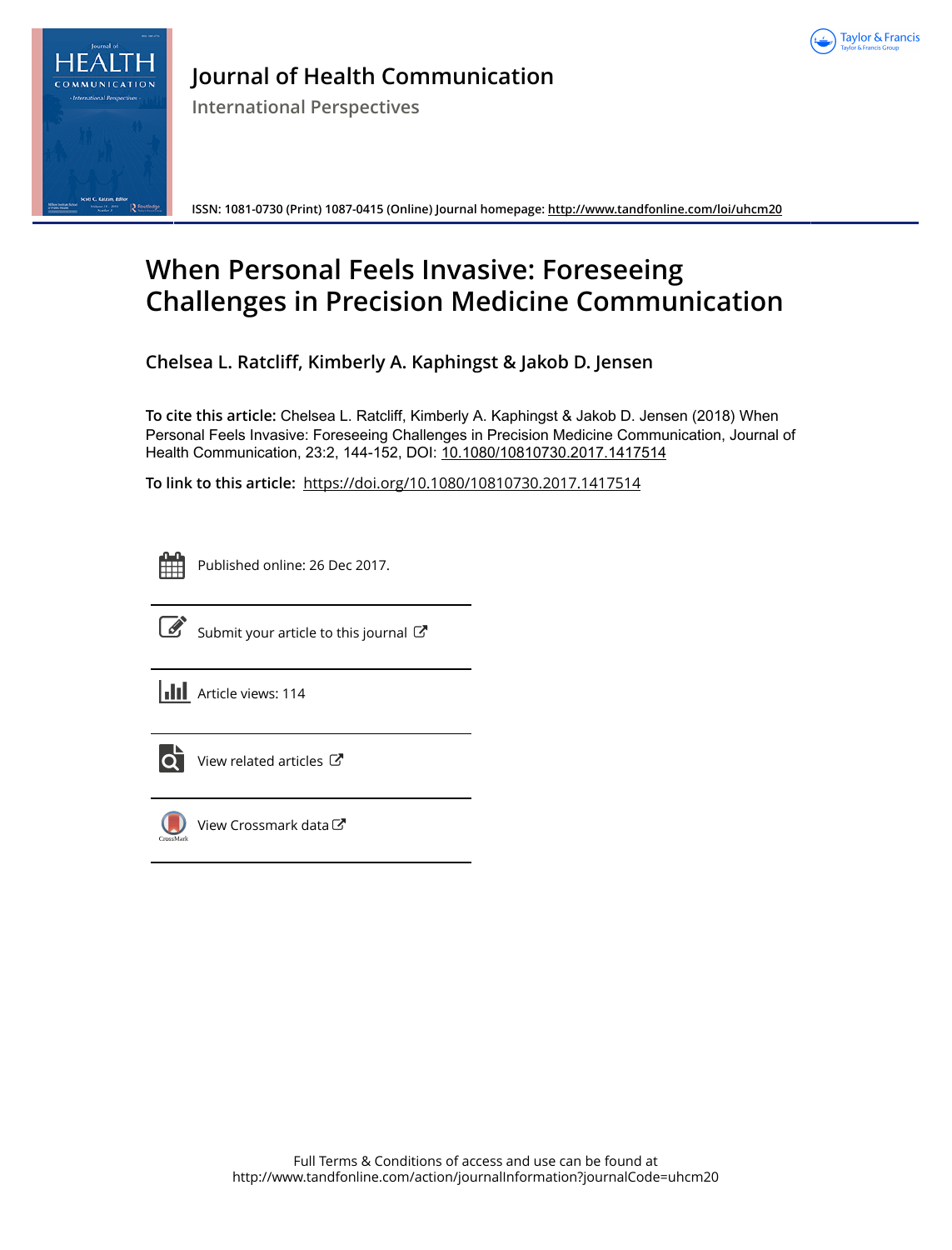Routledge<br>Taylor & Francis Group

Check for updates

# When Personal Feels Invasive: Foreseeing Challenges in Precision Medicine Communication

CHELSEA L. RATCLIFF  $\bigcirc^1$ , KIMBERLY A. KAPHINGST<sup>1,2</sup>, and JAKOB D. JENSEN<sup>1,2</sup>

<sup>1</sup>Department of Communication, University of Utah, Salt Lake City, Utah, USA  $^{2}$ Huntsman Cancer Institute, Cancer Control and Population Sciences Program, Salt Lake City, Utah, USA

Precision medicine (PM) draws upon individual biological and psychosocial factors to create a personalized approach to healthcare. To date, little is known about how healthcare consumers will respond to such highly personalized guidance and treatment. The assumption is that responses will generally be favorable; yet in the media and in online public discussions about PM, concerns have been raised about invasions of privacy and autonomy. Findings from the tailoring literature—relevant because PM is, in a sense, "hypertailoring"—similarly suggest a potential for provoking unintended consequences such as personalization reactance, wherein perceived threat to one's privacy or freedom can lead to rejection of the personalized message or its source. Here, we review extant tailoring and other relevant research to identify challenges that could arise in PM communication. We then draw upon a patient-centered communication perspective to highlight elements of the communication process wherein resistance could be mitigated. This review aims to provide preliminary guidance for practitioners when communicating with patients and healthcare consumers about PM, as well as point scholars toward fruitful topics for research in this emerging health communication area.

PM is a personalized approach to healthcare based on the application of "a wide range of biomedical information—including molecular, genomic, cellular, clinical, behavioral, physiological, and environmental parameters" (Collins & Varmus, [2015,](#page-7-0) p. 794). One dimension of PM entails using such data to provide patients with individualized recommendations for prevention and treatment. PM has been heralded as an important direction for modern medicine (Jameson & Longo, [2015](#page-8-0); Khoury & Evans, [2015\)](#page-8-0), and thanks to ever-accelerating innovations in both medicine and information technology, the implementation of PM has already begun (Frey, Bernstam, & Denny, [2016](#page-7-0); Khoury, Iademarco, & Riley, [2016](#page-8-0)).

As PM approaches unfold in clinical care, healthcare providers must be prepared to address challenges that could arise, including those that can be provoked—or mitigated—during communication processes (Scherr et al., [2017](#page-9-0)). Despite the widespread discussion of PM in health and medical spheres,

Chelsea L. Ratcliff is a doctoral student in the Department of Communication at the University of Utah. Kimberly A. Kaphingst is a Professor in the Department of Communication and an Investigator in the Cancer Control and Population Sciences Program at the Huntsman Cancer Institute. Jakob D. Jensen is a Professor in the Department of Communication and a faculty affiliate of the Cancer Control & Population Sciences Core at the Huntsman Cancer Institute

current public knowledge of PM is likely to be limited. When data-gathering efforts ramp up, healthcare providers may increasingly solicit highly personal information from patients or make recommendations based on personal information that has been administratively gathered (with or without the patient's awareness). However, individuals might not understand why they are being asked to answer a higher volume of personal questions, to share the results of genetic testing, to use wearable devices, or to donate biospecimens for research trials. People might not be aware of the possible benefits of participation in each case, nor what the implications and potential risks are in terms of data privacy or receiving information they may not be prepared to process. Transparency, accountability, and trustworthiness have been flagged as key objectives in the launch of PM initiatives and interventions (National Research Council, [2011\)](#page-8-0); however, guidelines for communication in order to achieve these aims must still be developed.

Although a full implementation of PM and its accompanying communication strategies is still materializing, extant research from relevant domains can provide insight. Numerous tailoring studies have tested how people respond to the use of their personal characteristics to make health recommendations (e.g., Butrick et al., [2011;](#page-7-0) Robinson & Coveleski, [2016;](#page-8-0) for a review, see Dijkstra, [2008\)](#page-7-0). There are also growing bodies of literature that investigate how individuals react to receiving their genetic information (e.g., Ryan, De Vries, Uhlmann, Roberts, & Gornick, [2017;](#page-9-0) Wynn et al., [2017\)](#page-9-0) and how they feel about selftracking and exchanging health data (e.g., Ancker et al., [2015](#page-7-0); Lupton, [2017](#page-8-0); Piras & Miele, [2017](#page-8-0)). The findings highlight possible pitfalls in PM implementation, including a potential

Address correspondence to Chelsea L. Ratcliff, Department of Communication, University of Utah, 2400 LNCO, 255 S. Central Campus Drive, Salt Lake City, Utah, 84112. E-mail: chelsea.ratcliff. bush@utah.edu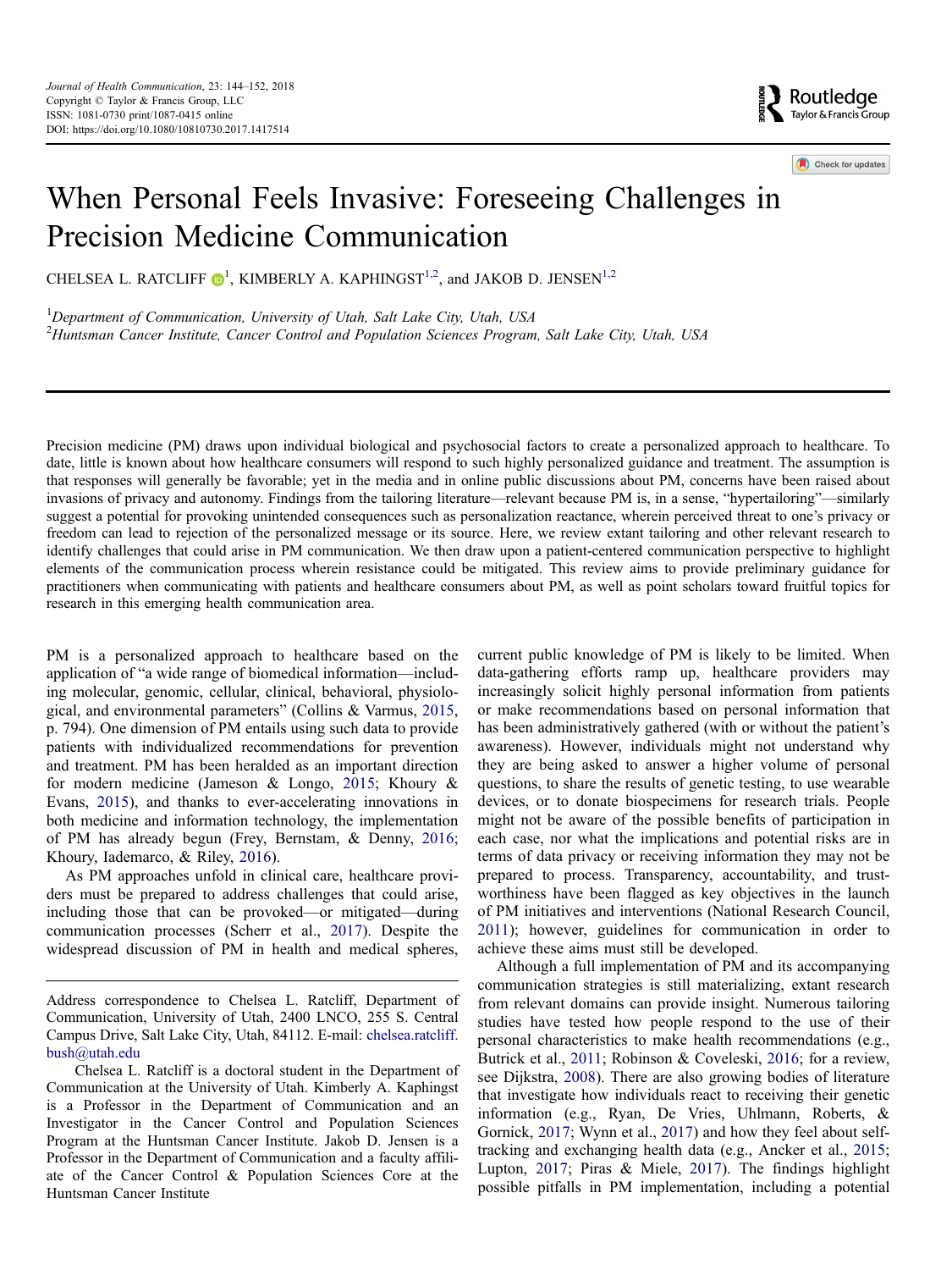for provoking unintended resistance—especially when the individualized advice or surveillance is unwanted or unexpected. At the same time, the patient-centered communication literature (e.g., Elwyn et al., [2012](#page-7-0); Street, Makoul, Arora, & Epstein, [2009\)](#page-9-0) highlights ways that patient education, patient–provider trust, and respect for patient autonomy—indeed, personalizing according to a patient's personalization preferences—could mitigate unintended consequences in PM communication.

The promise of PM as a biomedical approach rides on public engagement, since the All of  $Us<sup>SM</sup>$  million-person cohort and other large-scale data collection initiatives will drive discovery (Hawgood, Hook-Barnard, O'Brien, & Yamamoto, [2015;](#page-7-0) Hood & Flores, [2012](#page-7-0); Khoury et al., [2016](#page-8-0)). This makes strategic communication essential. What follows is a synthesis of literature that points to the potential for personalization reactance and other challenges in PM communication, in order to guide research programs and the creation of communication plans in clinical practice. In doing so, we highlight the important role of communication scholarship as a companion evidence base for the dissemination and implementation of PM.

# PM as Hypertailoring

PM often refers to personalization of care at a genomic level (e.g., matching a person's genetic mutation to a drug that targets it specifically). Yet the term is increasingly applied more broadly. Sometimes called personalized medicine or individualized medicine, PM can describe any approach that factors in a patient's unique characteristics—including behavioral, genetic, and environmental factors—to provide information and guidance as well as treatment (Collins & Varmus, [2015](#page-7-0); Hawgood et al., [2015](#page-7-0)). Although genomics is an important driver of discovery in PM, other elements, such as the use of health information technology and the linking of biomarkers to environmental exposures, are considered as much or more important to the implementation of PM (Khoury et al., [2016;](#page-8-0) Rappaport & Smith, [2010](#page-8-0)).

In this sense, PM has many similarities to the communication concept of tailoring, which is the personalization or customization of information for an individual based on traits, beliefs, or preferences (Jensen, King, Carcioppolo, & Davis, [2012](#page-8-0)). Personalization occurs when the information is altered by an external system, whereas customization occurs when the user initiates and controls the process (Sundar & Marathe, [2010](#page-9-0)). Personalized tailoring is more aligned with PM, as the assumption is often that a computer-supported system will utilize patient data to generate relevant information. At the same time, PM takes tailoring of health guidance to an amplified level, providing personalized output by amalgamating data from a multitude of sources. In effect, PM can be thought of as *hyper*tailoring—going above basic tailoring approaches to personalize on a maximal number of factors.

Data collected and used for PM will primarily be gathered through two contexts: biomedical research and clinical practice (National Research Council, [2011\)](#page-8-0). Beyond earlier personalization systems that used only information volunteered by patients through questionnaires (see Bental, Cawsey, & Jones, [1999](#page-7-0)), PM interventions are expected to tap massive knowledge

networks (Ma, Rosas, & Lv, [2016;](#page-8-0) National Research Council, [2011\)](#page-8-0). These could be increasingly robust, interlinked databases that house electronic health records, which may include not only medical history and self-reported information, but also data from human–computer interaction platforms such as wearable devices, implants, and mobile technology (Adams & Petersen, [2016;](#page-6-0) Cifuentes et al., [2015\)](#page-7-0).

Taking it further, advancements in biomedical informatics could transform patient files into a rich "tapestry" interweaving a broad swathe of data from within and outside the healthcare system (Weber, Mandl, & Kohane, [2014,](#page-9-0) p. 2480). Data sources that provide insights into lifestyle (e.g., grocery store purchases, gym memberships), environment (e.g., phone GPS), and social factors (e.g., Facebook friends, Twitter hashtags) have been flagged as potentially high-value for use in PM (see Weber et al., [2014\)](#page-9-0).

Why should an individual share personal health-relevant data? Doing so may contribute to advances in medical research, such as biomarker discovery and drug development (Khoury et al., [2016](#page-8-0); Rappaport & Smith, [2010\)](#page-8-0), as well as support public health efforts to detect infectious disease outbreaks and community health issues (Khoury et al., [2016;](#page-8-0) Weber et al., [2014\)](#page-9-0). At an individual level, providing personal data could help align high-risk patients with relevant disease screenings or identify potential treatments (Khoury & Evans, [2015](#page-8-0)). Individualized reports could also promote the accurate perception of one's disease susceptibility and severity (Noar, Benac, & Harris, [2007](#page-8-0)), which may positively influence health behavior (Glanz, Rimer, & Viswanath, [2015](#page-7-0); Rogers, [1975\)](#page-8-0). Finally, personal data allows communicators to craft messages that are shorter and more direct as they only need to include information relevant to the receiver. Short, direct messages could be more accessible for low-skilled groups (Jensen et al., [2012](#page-8-0)) and more effective for individuals with dispositional information overload (Jensen et al., [2014\)](#page-8-0).

#### Potential Challenges in PM Communication

There is an assumption that the public will generally be favorable to personalized health guidance and treatment. After all, there are numerous potential advantages, including those mentioned above. There has also been widespread adoption of consumer interactive digital technology in the United States; this means many people already use applications that track behavior and biophysiological data in exchange for receiving personalized content. Yet privacy of personal data remains a major concern for some (Adams & Petersen, [2016;](#page-6-0) Lipworth, Mason, Kerridge, & Ioannidis, [2017](#page-8-0); Meingast, Roosta, & Sastry, [2006](#page-8-0); Weber et al., [2014\)](#page-9-0). In the media and in online public forums, concerns about PM evoke the language of freedom and rights (e.g., Lazarus [2016](#page-8-0); Savage, [2016\)](#page-9-0). In scholarly discussions, dystopian rhetoric emerges surrounding big data and PM, with references to Orwellian and Foucauldian notions of surveillance and control (Boyd & Crawford, [2012](#page-7-0); Wears & Williams, [2016](#page-9-0)). Such concerns apply to data sharing both on a large scale (take, for example, the Personal Genome Project, which "aims to share DNA sequences, medical histories and other personal information with researchers looking to link gene variants, environment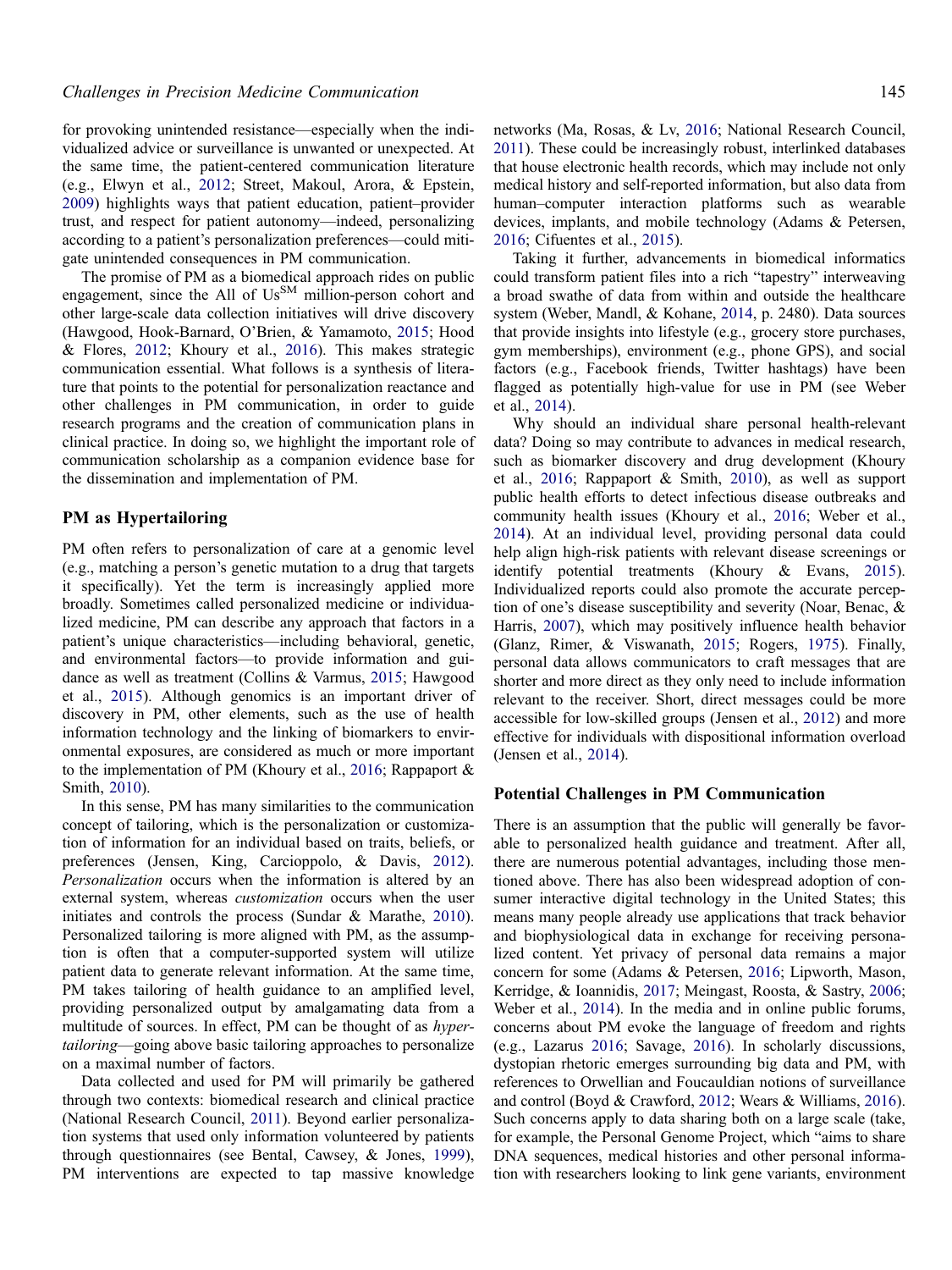and lifestyle habits to disease risk," Savage, [2016](#page-9-0), p. S71) and on an individual level (a person might not want to share everything with his/her healthcare team).

Perceived loss of autonomy is an issue that can arise with any tailored communication (see Dijkstra, [2016](#page-7-0)). In a PM context, personalized health content could be seen as not giving a patient the right to see a spectrum of options and choose which is best for himself or herself. Even though PM is meant to increase patient control and engagement (Hood & Flores, [2012\)](#page-7-0), the infrastructure that will support it creates opportunities for increased paternalism (Lupton, [2013](#page-8-0)). Clearly, there are numerous potential benefits of precise health information and care, yet also many ways for PM approaches to backfire. Extant tailoring research as well as findings from the genetic communication, digital patient engagement, and health psychology literatures illuminates some of the underlying reasons this can occur.

## Prior Research on Tailoring and Resistance

Tailoring refers to the personalization or customization of information (Noar et al., [2007\)](#page-8-0). In the context of health communication, tailored recommendations are widely believed to be more persuasive than nontailored messages (Kreuter, Strecher, & Glassman, [1999\)](#page-8-0), and there is some evidence to support this claim (e.g., Brug, Glanz, Van Assema, Kok, & Van Breukelen, [1998;](#page-7-0) Krebs, Prochaska, & Rossi, [2010](#page-8-0)). The reason could be that tailored content is perceived as more relevant to the individual (Jensen et al., [2012\)](#page-8-0). Feeling understood may also lower resistance (Hawkins, Kreuter, Resnicow, Fishbein, & Dijkstra, [2008\)](#page-7-0). Message tailoring can also account for individual differences theorized to influence behavior change and has been linked to several behavior change theoretical frameworks, including the transtheoretical model and the health belief model (see Noar et al., [2007\)](#page-8-0). Tailored health messages appear to motivate behavior change better than generic messages; however, it is only a slight advantage (Edwards, Evans, Hood, & Elwyn, [2006](#page-7-0); Noar et al., [2007\)](#page-8-0). Evidence that personalized risk estimates promote informed decision-making is also minimal (Edwards et al., [2006\)](#page-7-0). For this and other reasons, concerns have been raised about the cost of tailoring messages relative to the benefit (Jensen et al., [2014](#page-8-0)).

Prior research also indicates that tailoring can simultaneously produce favorable and unfavorable effects (see Dijkstra, [2008](#page-7-0)). Aguirre and colleagues ([2015\)](#page-6-0) describe this as the "personalization paradox" (p. 34). For example, while a personalized message may lead to feeling understood, it can also lead to feeling exposed; moreover, while personalization can increase perceived relevance to the individual, it can also increase their feeling of vulnerability (Aguirre, Mahr, Grewal, de Ruyter, & Wetzels, [2015\)](#page-6-0).

People may also perceive personalized content to be freedom-limiting if it tells them specifically what they should do, as opposed to making a general recommendation upon which they could exert personal values in selecting a specific course of action. The mechanism by which this limiting effect seems to occur is related to the concept of psychological reactance. Psychological reactance theory posits that when individuals encounter dogmatic language and a clear persuasive intent,

they are likely to perceive a threat to their freedom to do, think, or feel as they choose (Brehm & Brehm, [1981\)](#page-7-0). This, in turn, can lead to negative affective responses (e.g., anger, annoyance) and negative cognitive responses (e.g., counterarguing) as the individual attempts to restore a sense of freedom.

In the advertising literature, privacy concerns and psychological reactance frequently pose a threat to the persuasive efficacy of personalized content (e.g., Aguirre et al., [2015;](#page-6-0) Bleier & Eisenbeiss, [2015](#page-7-0); White, Zahay, Thorbjørnsen, & Shavitt, [2008\)](#page-9-0). In fact, advertising researchers have examined personalization reactance as a major area of concern (White et al., [2008](#page-9-0)). Certainly, health recommendations are not the same as advertisements. Individuals may be more receptive to personalized information that will improve their health. However, whereas tailored advertisements are easy to ignore or dismiss as optional, health recommendations may feel more obligatory. Health recommendations can also have overt persuasive undertones that trigger reactance, as shown by the robust body of reactance research specific to health communication (see Dillard & Shen, [2005,](#page-7-0) for an overview).

Finally, prior research indicates that individuals may be uncomfortable being singled out for sensitive or stigmatized health issues. Studies of race-based tailoring (Butrick et al., [2011\)](#page-7-0) and weight-based tailoring (Robinson & Coveleski, [2016\)](#page-8-0) found that people reacted negatively to obvious attempts to tailor health materials to these attributes. Relatedly, being confronted with data about one's unhealthy food purchases, alcohol use, or prison record (Weber et al., [2014](#page-9-0))—although these may be meaningful predictors of health risk or indicators of beneficial solutions—could be threatening to one's selfimage. As individuals are typically highly motivated to preserve a positive self-image (see Klein & Cerully, [2007\)](#page-8-0), a PM message that provokes defensiveness could cause backlash that outweighs potential benefit.

### Insights from the Genetic Communication Literature

Findings from studies of genetic/genomic communication can also foretell challenges in PM communication. Primary areas for backlash in this context include information mismatch (e.g., providing more information than a patient wants; Brothers et al., [2017;](#page-7-0) Joseph et al., [2017;](#page-8-0) Ryan et al., [2017](#page-9-0)) and issues of privacy and custodianship (e.g., whether a patient controls who learns their test results; Offit, Groeger, Turner, Wadsworth, & Weiser, [2004;](#page-8-0) Wynn et al., [2017\)](#page-9-0). It follows that such issues could apply—and in fact, be magnified—in PM approaches that involve hypertailoring on multiple genetic, psychosocial, and environmental factors.

Although there is some evidence that tailoring recommendations in a high-risk genetic context (e.g., BRCA1/2) can positively influence behavior (e.g., mammography), there has been limited evidence that gene-based tailoring for multifactorial conditions has the same impact (see reviews by Hollands et al., [2016;](#page-7-0) and McBride, Koehly, Sanderson, & Kaphingst, [2010](#page-8-0)). Hollands and colleagues ([2016\)](#page-7-0) found across studies that communicating DNA-based risk estimates for common complex diseases did not significantly alter participants' behavior or intentions with regard to smoking, alcohol use, medication use,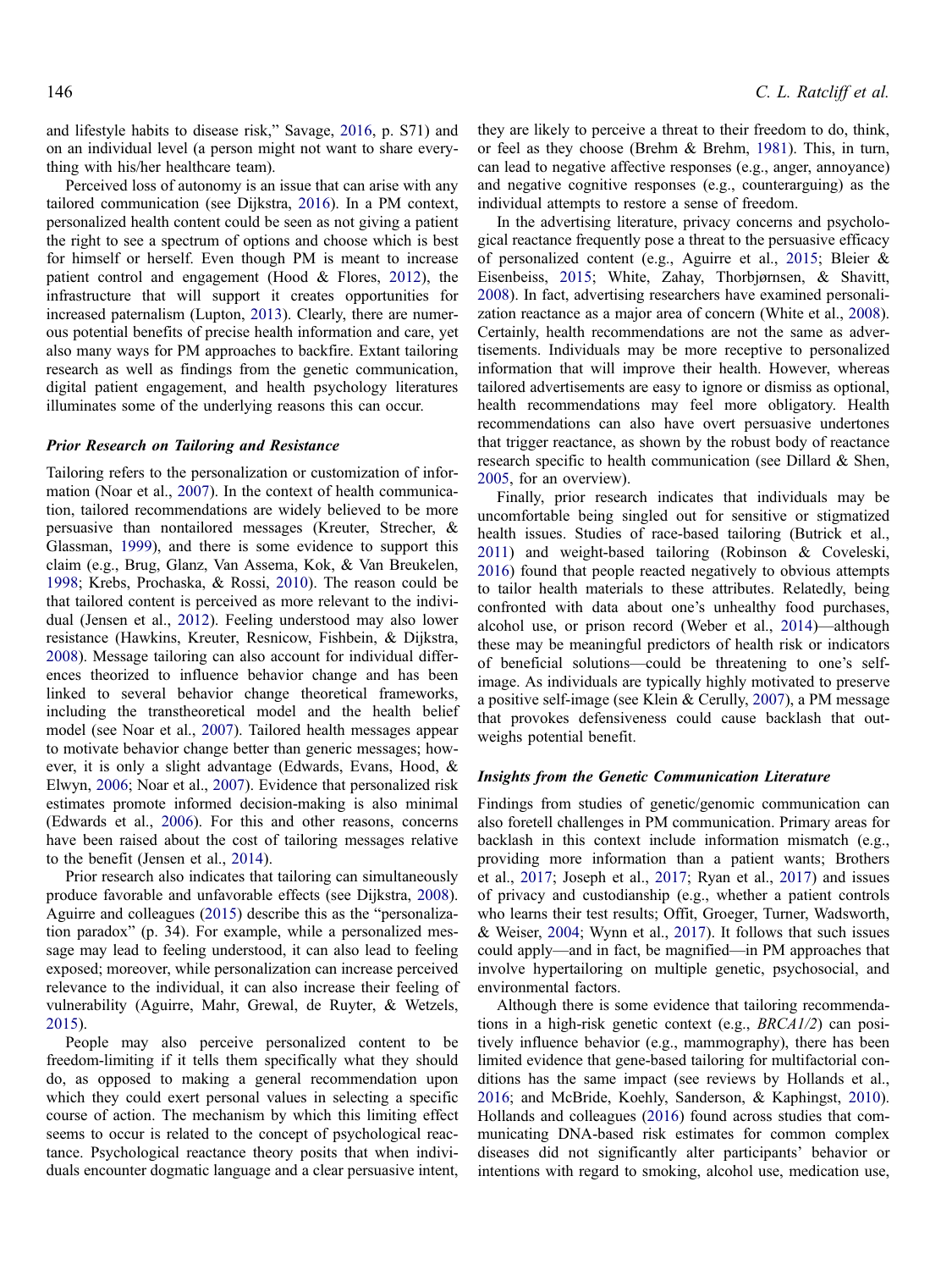diet, exercise, or sun protection. McBride and colleagues ([2010\)](#page-8-0) found minimal behavioral impact of information based on single-gene variants, while noting that "testing scenarios in which genetic risk is based on numerous genetic variants is largely unexplored" (p. 89).

Whether hypertailored PM interventions can move the needle of health behavior better than gene-based tailoring alone, especially for the prevention or treatment of common complex diseases, remains to be seen. At the same time, PM approaches could produce a more directive type of messaging than what generally occurs in genetic counseling, perhaps suggesting a greater potential for patient resistance in PM. Also of note, assessments of the negative impact of receiving genetic information have typically focused on anxiety and depression (Heshka, Palleschi, Howley, Wilson, & Wells, [2008](#page-7-0); Hollands et al., [2016](#page-7-0); Meiser & Halliday, [2002](#page-8-0)); psychological reactance and other forms of resistance or backlash could be undetected in genetic communication studies to date.

### Patient Resistance to Digital Engagement with Healthcare

We assume that patients are likely to adopt emerging health information technologies when informed of the benefits (Hood & Flores, [2012](#page-7-0)). The little evidence that exists, however, suggests a potential for resistance from sizable segments of the population. Findings from the Health Information National Trends Survey (HINTS) in 2011 and 2014 revealed mixed public trust in the healthcare system regarding the collection and safekeeping of patient data (National Cancer Institute, [n.d.](#page-8-0)). Roughly half of the respondents were only "somewhat confident"—and one-quarter had low confidence—that safeguards were in place to protect their medical information and that they had a say in who could collect, use, and share it.

Willingness among the public to electronically share health data such as vital information and lifestyle behaviors also appears mixed. In HINTS data from 2013, roughly one-third of the respondents were only "somewhat" or "a little" willing and one-third "completely" unwilling to provide such information to providers. Entrusting healthcare systems with one's health data is considered integral to the implementation of PM, so it will be important to dig deeper into the underlying reasons for patient reluctance.

Scholars examining patients' experiences with wearables and other self-monitoring devices have observed a potential for psychological reactance and subsequent alienation from the healthcare system. For example, Lupton [\(2013](#page-8-0)) writes:

[Patients] may find the obligation of self-surveillance overwhelming, forcing them to confront their illness, engage in routine actions they would rather avoid or deal with digital interactions that are tiresome. Some patients respond to the disciplinary and surveillance imperatives of self-care and selfmonitoring by resisting or evading healthcare providers' directions and the obligations expected of them. (pp. 261-262)

Ancker and colleagues ([2015\)](#page-7-0) similarly observed that patients do not always feel empowered by their health data. A major finding in their qualitative study was that "personal medical data for individuals with chronic conditions are not simply objective

facts, but instead provoke strong positive and negative emotions, value judgments, and diverse interpretations" (p. e202). For patients with multiple conditions, personal data tracking means constantly being "reminded you're a sick person" (p. e202). Such insights from digital patient engagement and quantified self studies underscore the need for understanding how to best implement PM.

# Possible Moderators of Patient Resistance to PM

Several factors could influence how patients feel about a given PM approach, such as whom the information comes from, how it is delivered, and whether the patient has the option to exercise preferences about it. In this respect, communication theory, methods, and research can provide useful frameworks for examining and guiding PM implementation efforts. Here we illustrate three of the possible ways that patient response to PM could be influenced during communication processes.

#### Communication Source

In a clinical setting, patients may be asked for highly personal data—or may receive personalized recommendations—from any number of healthcare workers, including general practitioners, specialists, nurses and support staff, administrative staff at check-in, and via electronic/online patient portals. When making decisions about health, such as evaluating the risks of a new biotechnology, individuals often use trust as a heuristic (Gigerenzer & Gaissmaier, [2011](#page-7-0); Priest, Bonfadelli, & Rusanen, [2003](#page-8-0); Trumbo, [2002\)](#page-9-0). Thus, trust in the healthcare system and in one's various providers may influence how a patient feels about personalized information and even the PM movement as a whole.

Butrick and colleagues [\(2011](#page-7-0)) found that patients reacted negatively to race-based personalization when exposed to hypothetical medical prescription vignettes. Compared with participants in the conventional and genetically personalized vignette conditions, those receiving race-based personalization exhibited lower trust in the vignette physician and lower belief that the physician respected them. In turn, trust and perceived respect were associated with participants' beliefs about the efficacy of the recommendation and their willingness to take it. The authors noted "a relative reluctance to embrace personalized medicine technology, especially among racial minorities," yet also suggested that the study "highlights enhancement of adherence through improved doctorpatient relationships" (p. 421). These findings highlight an important possible link among trust, perceived respect, response to personalization, and patient adherence.

While Mechanic ([2004\)](#page-8-0) and others have postulated that trust in one's doctor can transfer to the organization, it is also possible that communication about PM will be less favorably received from supporting clinical staff or providers with whom the patient does not have an established relationship. Thus, when it comes to PM, patients may be more likely to trust a primary care provider to act in their best interest. Individuals generally have a higher level of trust in their regular doctors, with trust and continuity of care being closely linked (Mainous, Baker, Love, Gray, & Gill, [2001\)](#page-8-0).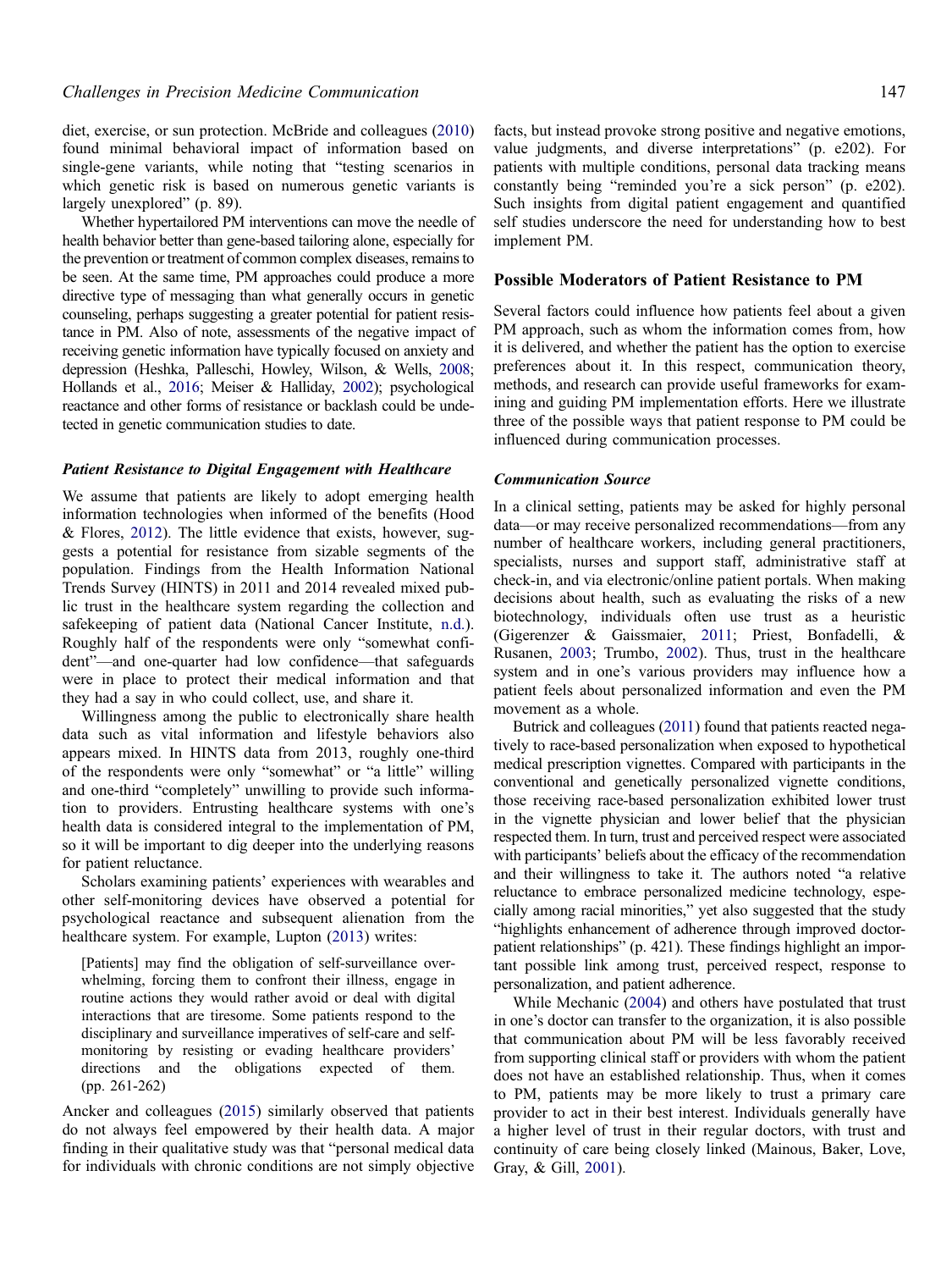At the same time, how primary care providers communicate about PM with patients could make or break this level of trust. Competence and technical proficiency have a profound influence on patients' trust in providers and medical institutions (Hall, Dugan, Zheng, & Mishra, [2001;](#page-7-0) Mechanic, [2004](#page-8-0)). Currently, most general practitioners have only limited knowledge of genetics and genetic testing (Hamilton et al., [2017](#page-7-0); Salari, [2009\)](#page-9-0) and may be equally unprepared to navigate other types of PM data. Potentially, a provider's knowledge deficiencies about PM—such as how the patient's personal data will be gathered, protected, and used—could impact patient reactions to PM.

#### Communication Channel

In addition to considering whom PM communication should come from, it may be important to consider the mode of communication. Is computer-mediated communication acceptable, or should it occur in person? There are many benefits to supplementing clinical visits with electronic communication, including lowering the threshold between patients and providers and making communication with patients more time-efficient and scalable (Andreassen, Trondsen, Kummervold, Gammon, & Hjortdahl, [2006\)](#page-7-0). Clinicians and patients are increasingly communicating via online portals and email (Hesse, Greenberg, & Rutten, [2016](#page-7-0)) and web-based platforms are being explored as a viable way to supplant in-person genetic counseling (Biesecker et al., [2017\)](#page-7-0).

At the same time, unique problems can arise in digital communication. Communicators tend to overestimate the degree to which recipients will comply with email (vs. face-to-face) requests, as well as the degree to which email requests will seem trustworthy (Roghanizad & Bohns, [2017\)](#page-9-0). Relatedly, the potential for misunderstanding is higher in mediated communication (Waterworth & Waterworth, [2006\)](#page-9-0). An observation from Andreassen and colleagues ([2006,](#page-7-0) p. 242) bears considering: "Although the level of trust in the one-to-one relationship between doctor and patient seems to be important for the use of new communication technology, the reverse also seems to apply: Communicating electronically affects the aspect of trust."

#### Individual Patient Preferences

Preference for level of personalization is likely to vary among patients, as well as for a single person depending on the health domain. We know that health choices are driven as much by complex psychological motivations (Klein & Cerully, [2007\)](#page-8-0) and beliefs and values (Street et al., [2009\)](#page-9-0) as by the rational use of information. A patient may not wish to know, for instance, about being at high risk for a certain condition, if not knowing allows him or her to maintain hope and optimism (Brashers, [2001](#page-7-0)) or positive self-perceptions (Klein & Cerully, [2007\)](#page-8-0).

Characteristics that distinguish early and late adopters of technological innovation—such as fatalism, attitude toward change, tolerance of risk, and socioeconomic and education variables (Berwick, [2003](#page-7-0); Rogers, [2003\)](#page-8-0)—could conceivably play a role in whether patients embrace PM. Potentially, so might health literacy level (Parker, Bakken, & Wolf, [2016](#page-8-0)),

technological efficacy (Sundar & Marathe, [2010\)](#page-9-0), religious identification (Wynn et al., [2017\)](#page-9-0), and dispositional reactance (i.e., one's proneness to perceiving freedom threats; Hong & Faedda, [1996](#page-7-0)).

Given the individual differences in uncertainty management, motivations, values and more, engaging personalization preferences during communication processes—perhaps in face-to-face conversations between patients and providers, or by seeking consent before delivering personalized health interventions could facilitate patient adoption of PM approaches.

# **Discussion**

The notion of a precise approach to healthcare is gaining momentum as developments in genomic medicine and biomedical informatics flourish (Collins & Varmus, [2015\)](#page-7-0). These innovations will drive PM forward on the medical and technological sides; yet less attention has been paid to how patients will respond to PM and the role of communication in its implementation (Scherr et al., [2017\)](#page-9-0).

As we herald this new era of medicine, it has largely been assumed that personal is better—that is, that healthcare consumers will welcome and benefit from recommendations and treatments tailored on multiple factors. However, this review illustrates the possibility that such personalization will have little or no effect on health behavior, or even that the highly personalized nature of PM approaches will arouse personalization reactance.

PM interventions have been envisioned as drawing on a plethora of data from within and outside the healthcare system in order to generate hypertailored health profiles (Wears & Williams, [2016;](#page-9-0) Weber et al., [2014\)](#page-9-0). For example, disease risk can be indicated through biomarkers or through data about a person's occupation, stress level, diet, BMI, or geographic location (Rappaport & Smith, [2010](#page-8-0); Weber et al., [2014\)](#page-9-0). Thus, PM will ask that patients—and, more broadly, consumers of healthcare services and content—share access to a great deal of data about themselves (National Research Council, [2011](#page-8-0)). Backlash could be triggered if patients receive unwanted personalized information, especially when it is based on data amalgamated without their awareness.

At the population level, public and patient buy-in is critical to the success of PM as a biomedical approach (Hawgood et al., [2015;](#page-7-0) Khoury et al., [2016\)](#page-8-0). For example, the All of Us Research Program (formerly the Precision Medicine Initiative), which aims to accelerate the discovery of PM prevention and treatment strategies (Collins & Varmus, [2015\)](#page-7-0), will be supported by the assemblage of a one-million-person cohort of patients and healthy people across the United States who agree to share their health data (National Institutes of Health, [2017](#page-8-0)). At the individual level, patient adoption of PM has implications for the patient's health, as well as patient–provider relationships and preservation of trust in the healthcare system.

Patient resistance toward PM may at times be well-founded. Individuals should not be coerced into participating in personalized health programs or research trials. Nor should legitimate ethical and privacy concerns surrounding big data be dismissed without consideration (Iliadis & Russo, [2016](#page-8-0)). Data is needed on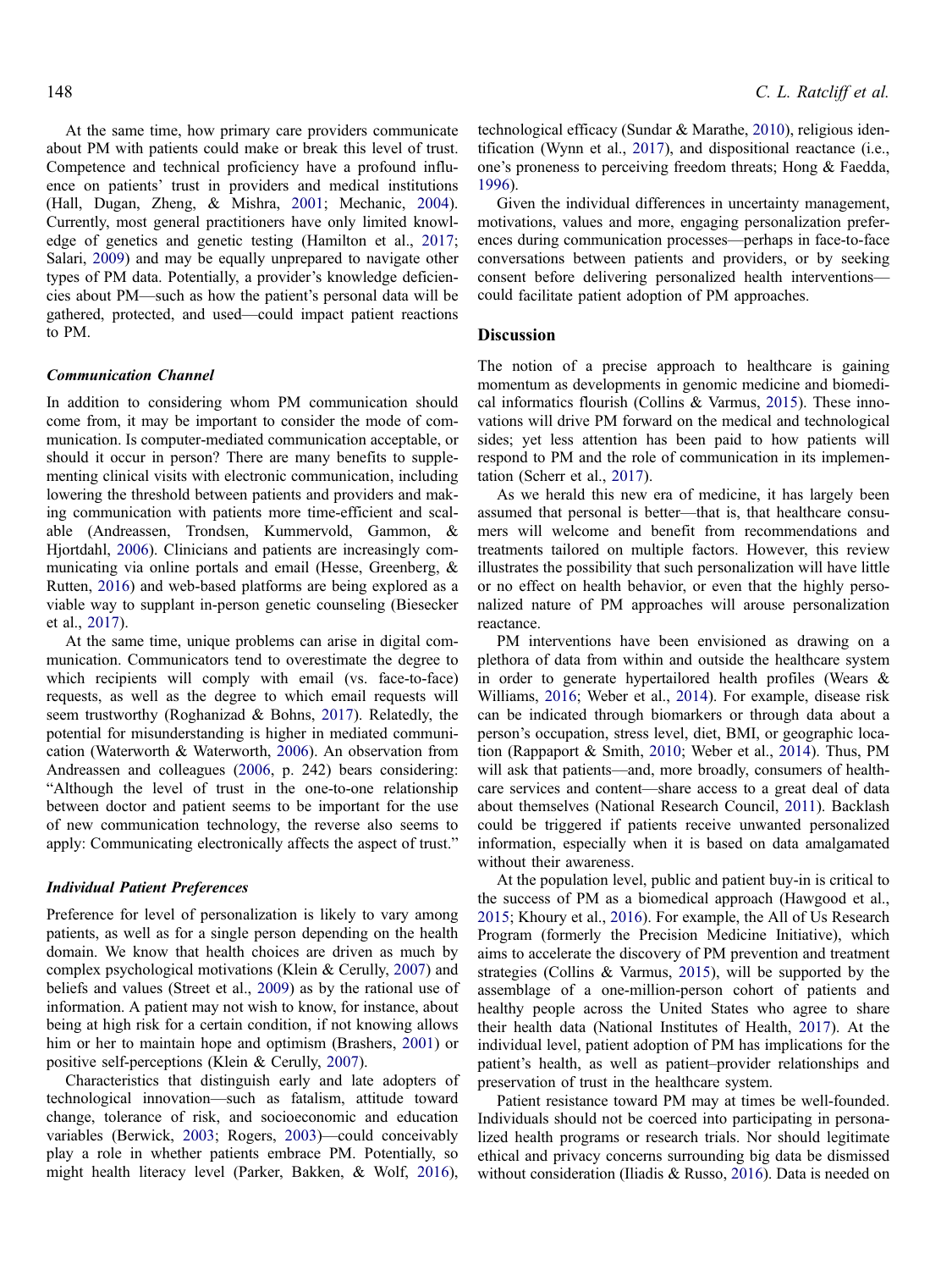<span id="page-6-0"></span>the balance of PM's benefits and harms, including potential social, ethical, and psychological consequences (Hey & Barsanti-Innes, [2017;](#page-7-0) Khoury et al., [2016;](#page-8-0) Lipworth et al., [2017;](#page-8-0) Weber et al., [2014](#page-9-0)). If a health intervention provokes psychological reactance or another boomerang effect but provides little benefit, it should not be used (Ringold, [2002\)](#page-8-0).

Yet there are likely to be times when a personalized option is indeed beneficial and would be desired by a patient, but the packaging is off-putting. Resistance can be triggered on an unconscious level (Lazarus & Lazarus, [1994\)](#page-8-0) and people often rely on heuristics and "gut" instincts when making decisions in health contexts (Gigerenzer & Gaissmaier, [2011\)](#page-7-0). Thus, it will be important to understand whether factors during the communication process—such as who communicates about PM, by what channel, and whether the patient can exercise personalization preferences—influence whether healthcare consumers embrace PM.

Communication scholars can make an important contribution to this effort, helping identify patient attitudes and preferences as well as areas for potential for backlash and patient alienation in PM contexts. Communication research can investigate potential moderators of patient response to PM that occur during communication processes, including those noted here. Communication insights can also make the personalized approach more participative.

#### Conclusion and Directions for Research

This review highlights the need for research that examines possible patient resistance to PM, and it underscores the role of communication scholarship in supporting evidence-based PM dissemination and implementation. Although PM communication research is still materializing, we synthesize findings from several relevant domains, including tailoring, genetic communication, health psychology, and digital patient engagement. Extant research points to twofold potential: highly personalized or hypertailored health content may be well-received and lead to positive health outcomes in some cases, yet be perceived as an invasion of privacy or threat to freedom in others.

The potential to draw on extant theoretical perspectives and research findings and use these to study and develop PMspecific communication approaches is promising. Shared decision-making (SDM) could be one useful framework to guide PM communication research and practice. SDM emphasizes protecting patient autonomy by incorporating patient values and preferences, providing a range of options, and giving the patient sufficient education to make an informed choice (Elwyn et al., [2012;](#page-7-0) Makoul & Clayman, [2006](#page-8-0)). In particular, it will be important to understand (a) the best ways to communicate with patients about the benefits, risks, and privacy implications of PM; and (b) how to factor in patient preferences and/ or seek consent for personalized health recommendations.

Applying SDM and other patient-centered communication principles (see Street et al., [2009](#page-9-0)), as opposed to a paternalistic or one-size-fits-all approach to delivering personalized health information, could lower the potential for resistance triggered by lack of autonomy or lack of understanding. Communication scholars can explore whether giving healthcare consumers a

choice (as has been examined in genomic sequencing, for example; Ryan et al., [2017\)](#page-9-0) has an impact on attitudes about PM. Relatedly, trust-building strategies, such as those that have been found to mitigate personalization reactance in other contexts (Aguirre et al., 2015; Bleier & Eisenbeiss, [2015](#page-7-0)), are another avenue for investigation.

PM has the potential to exacerbate health disparities (Joseph et al., [2017](#page-8-0); Smart, Martin, & Parker, [2004](#page-9-0)), making this another important focus for PM communication research. Diverse underserved populations, including racial/ethnic minorities and individuals with lower socioeconomic status, have been less aware of and less likely to use genetic and genomic testing (Agurs-Collins et al., [2015;](#page-7-0) Goddard et al., [2009](#page-7-0); for review, see Kaphingst & Goodman, [2016\)](#page-8-0). Racial minorities have also been reluctant to embrace personalized medicine technology (Butrick et al., [2011\)](#page-7-0) and expressed concerns about gene-based discrimination (Diaz, Mainous, Gavin, & Wilson, [2014](#page-7-0)). Diversity is often overlooked in the design of information and communication technologies (Oudshoorn, Neven, & Stienstra, [2016\)](#page-8-0), which could alienate underserved populations in PM's biomedical informatics applications. Communication research can explore potentialities for diversity—including racial, ethnic, cultural, age, and gender diversity—to get lost in the design of PM approaches and identify ways to empower diverse patient groups through communication processes.

Healthcare providers may also wish to consider—and future studies could examine—when and by whom highly personalized requests or recommendations should be made. Research could also help answer whether resistance to PM approaches will be more likely to occur among certain groups of patients, such as those with low health literacy or high trait reactance, or who are late adopters of technological and medical innovation.

Finally, behavioral theories will be important to consider in this context, as these can illuminate reasons other than resistance for why PM approaches might sometimes fail. Precision lifestyle medicine (Ma et al., [2016\)](#page-8-0), an emerging PM approach with a behavioral dimension, could be an excellent avenue in which to apply such insights.

Together, these communication-oriented investigations can help carry forward the promises of precise, personalized, patientcentered medicine.

#### Acknowledgments

The authors are grateful to Bradford W. Hesse, William M. P. Klein, and two anonymous reviewers for their thoughtful comments on earlier drafts of this manuscript.

# ORCID

Chelsea L. Ratcliff **b** http://orcid.org/0000-0002-8066-1233

#### References

- Adams, S. A., & Petersen, C. (2016). Precision medicine: Opportunities, possibilities, and challenges for patients and providers. Journal of the American Medical Informatics Association, 23, 787–790. doi[:10.1093/](http://dx.doi.org/10.1093/jamia/ocv215) [jamia/ocv215](http://dx.doi.org/10.1093/jamia/ocv215)
- Aguirre, E., Mahr, D., Grewal, D., de Ruyter, K., & Wetzels, M. (2015). Unraveling the personalization paradox: The effect of information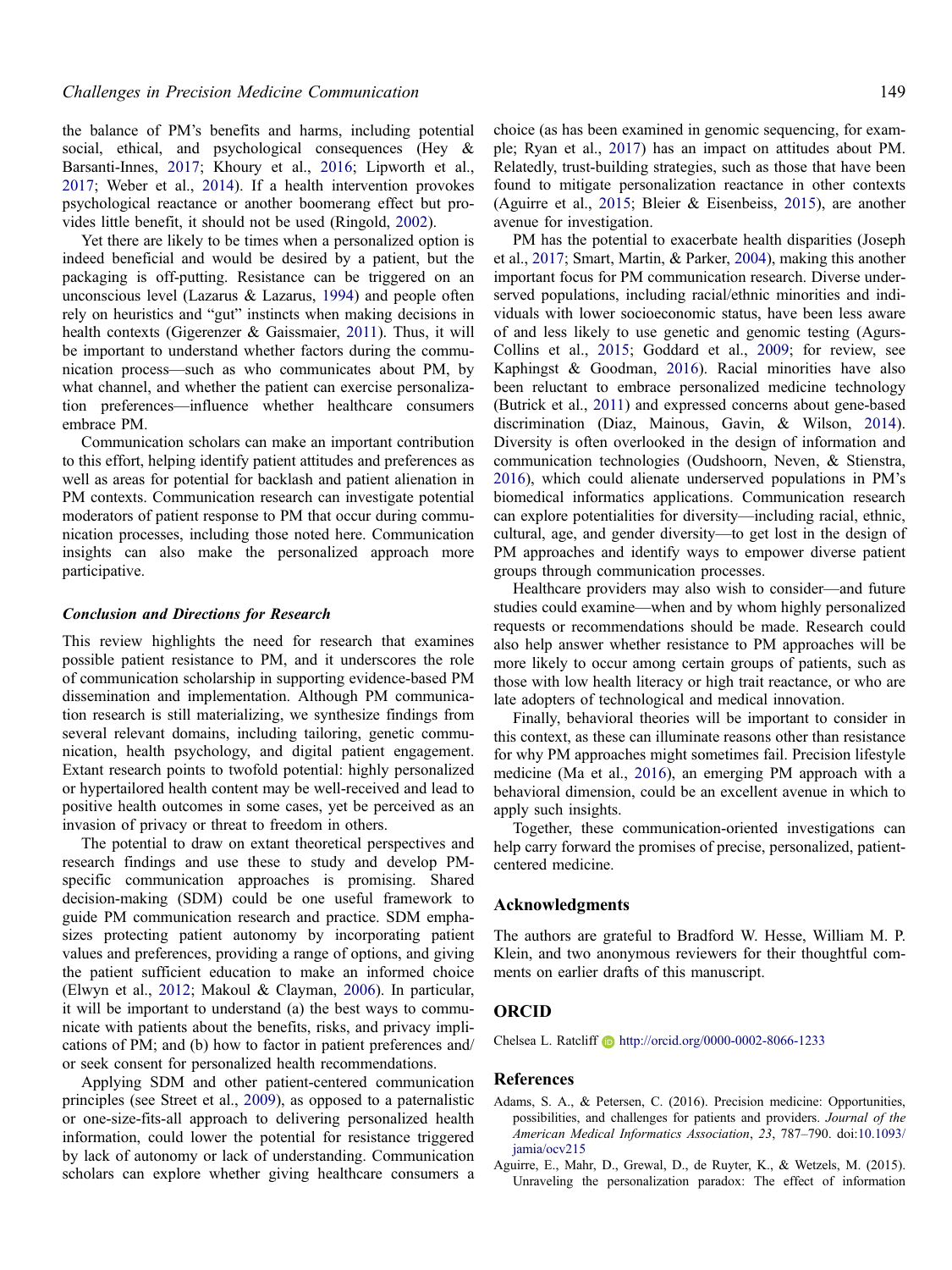<span id="page-7-0"></span>collection and trust-building strategies on online advertisement effectiveness. Journal of Retailing, 91, 34–49. doi:[10.1016/j.](http://dx.doi.org/10.1016/j.jretai.2014.09.005) [jretai.2014.09.005](http://dx.doi.org/10.1016/j.jretai.2014.09.005)

- Agurs-Collins, T., Ferrer, R., Ottenbacher, A., Waters, E. A., O'Connell, M. E., & Hamilton, J. G. (2015). Public awareness of direct-to-consumer genetic tests: Findings from the 2013 US health information national trends survey. Journal of Cancer Education, 30, 799–807. doi[:10.1007/](http://dx.doi.org/10.1007/s13187-014-0784-x) [s13187-014-0784-x](http://dx.doi.org/10.1007/s13187-014-0784-x)
- Ancker, J. S., Witteman, H. O., Hafeez, B., Provencher, T., Van de Graaf, M., & Wei, E. (2015). "You get reminded you're a sick person": Personal data tracking and patients with multiple chronic conditions. Journal of Medical Internet Research, 17(8), e202. doi:[10.2196/jmir.4209](http://dx.doi.org/10.2196/jmir.4209)
- Andreassen, H. K., Trondsen, M., Kummervold, P. E., Gammon, D., & Hjortdahl, P. (2006). Patients who use e-mediated communication with their doctor: New constructions of trust in the patient-doctor relationship. Qualitative Health Research, 16, 238–248. doi[:10.1177/](http://dx.doi.org/10.1177/1049732305284667) [1049732305284667](http://dx.doi.org/10.1177/1049732305284667)
- Bental, D. S., Cawsey, A., & Jones, R. (1999). Patient information systems that tailor to the individual. Patient Education and Counseling, 36, 171–180. doi[:10.1016/S0738-3991\(98\)00133-5](http://dx.doi.org/10.1016/S0738-3991(98)00133-5)
- Berwick, D. M. (2003). Disseminating innovations in health care. Jama, 289, 1969–1975. doi:[10.1001/jama.289.15.1969](http://dx.doi.org/10.1001/jama.289.15.1969)
- Biesecker, B. B., Lewis, K. L., Umstead, K. L., Johnston, J. J., Turbitt, E., Fishler, K. P., … Biesecker, L. G. (2017, October). Non-inferiority of a web platform compared to in-person counselor return of carrier results: A randomized controlled trial. Paper presented at the 67th Annual Meeting of the American Society of Human Genetics, Orlando, FL.
- Bleier, A., & Eisenbeiss, M. (2015). The importance of trust for personalized online advertising. Journal of Retailing, 91, 390–409. doi[:10.1016/](http://dx.doi.org/10.1016/j.jretai.2015.04.001) [j.jretai.2015.04.001](http://dx.doi.org/10.1016/j.jretai.2015.04.001)
- boyd, d., & Crawford, K. (2012). Critical questions for big data: Provocations for a cultural, technological, and scholarly phenomenon. Information, Communication & Society, 15, 662–679. doi[:10.1080/](http://dx.doi.org/10.1080/1369118X.2012.678878) [1369118X.2012.678878](http://dx.doi.org/10.1080/1369118X.2012.678878)
- Brashers, D. E. (2001). Communication and uncertainty management. Journal of Communication, 51, 477–497.
- Brehm, S. S., & Brehm, J. W. (1981). Psychological reactance: A theory of freedom and control. New York, NY: Academic Press.
- Brothers, K. B., East, K. M., Kelley, W. V., Wright, M. F., Westbrook, M. J., Rich, C. A., … Myers, J. A. (2017). Eliciting preferences on secondary findings: The preferences instrument for genomic secondary results (PIGSR). Genetics in Medicine, 19, 337–344. doi:[10.1038/gim.2016.110](http://dx.doi.org/10.1038/gim.2016.110)
- Brug, J., Glanz, K., Van Assema, P., Kok, G., & Van Breukelen, G. J. (1998). The impact of computer-tailored feedback and iterative feedback on fat, fruit, and vegetable intake. Health Education & Behavior, 25, 517–531. doi[:10.1177/109019819802500409](http://dx.doi.org/10.1177/109019819802500409)
- Butrick, M., Roter, D., Kaphingst, K., Erby, L. H., Haywood, C., Beach, M. C., & Levy, H. P. (2011). Patient reactions to personalized medicine vignettes: An experimental design. Genetics in Medicine, 13, 421–428. [10.1097/GIM.0b013e3182056133](http://dx.doi.org/10.1097/GIM.0b013e3182056133)
- Cifuentes, M., Davis, M., Fernald, D., Gunn, R., Dickinson, P., & Cohen, D. J. (2015). Electronic health record challenges, workarounds, and solutions observed in practices integrating behavioral health and primary care. The Journal of the American Board of Family Medicine, 28 (Supplement 1), S63–S72. doi:[10.3122/jabfm.2015.S1.150133](http://dx.doi.org/10.3122/jabfm.2015.S1.150133)
- Collins, F. S., & Varmus, H. (2015). A new initiative on precision medicine. New England Journal of Medicine, 372, 793–795. doi[:10.1056/](http://dx.doi.org/10.1056/NEJMp1500523) [NEJMp1500523](http://dx.doi.org/10.1056/NEJMp1500523)
- Diaz, V. A., Mainous, A. G., III, Gavin, J. K., & Wilson, D. (2014). Racial differences in attitudes toward personalized medicine. Public Health Genomics, 17, 1–6. doi[:10.1159/000354785](http://dx.doi.org/10.1159/000354785)
- Dijkstra, A. (2008). The psychology of tailoring-ingredients in computertailored persuasion. Social and Personality Psychology Compass, 2, 765–784. doi[:10.1111/j.1751-9004.2008.00081.x](http://dx.doi.org/10.1111/j.1751-9004.2008.00081.x)
- Dijkstra, A. (2016, April). Personalization/computer-tailoring in persuasive technology: Tailoring ingredients target psychological processes In R.

Orji, M. Reisinger, M. Busch, A. Dijkstra, A. Stibe, & M. Tscheligi (Eds.). Proceedings of the International Workshop on Personalization in Persuasive Technology (PPT'16). Salzburg, Austria.

- Dillard, J. P., & Shen, L. (2005). On the nature of reactance and its role in persuasive health communication. Communication Monographs, 72, 144–168. doi:[10.1080/03637750500111815](http://dx.doi.org/10.1080/03637750500111815)
- Edwards, A. G., Evans, R., Hood, K., & Elwyn, G. J. (2006). Personalised risk communication for informed decision making about taking screening tests. Cochrane Database of Systematic Reviews, (4). doi[:10.1002/](http://dx.doi.org/10.1002/14651858.CD001865.pub2) [14651858.CD001865.pub2](http://dx.doi.org/10.1002/14651858.CD001865.pub2)
- Elwyn, G., Frosch, D., Thomson, R., Joseph-Williams, N., Lloyd, A., Kinnersley, P., … Edwards, A. (2012). Shared decision making: A model for clinical practice. Journal of General Internal Medicine, 27, 1361–1367. doi[:10.1007/s11606-012-2077-6](http://dx.doi.org/10.1007/s11606-012-2077-6)
- Frey, L. J., Bernstam, E. V., & Denny, J. C. (2016). Precision medicine informatics. Journal of the American Medical Informatics Association, 23, 668–670. doi:[10.1093/jamia/ocw053](http://dx.doi.org/10.1093/jamia/ocw053)
- Gigerenzer, G., & Gaissmaier, W. (2011). Heuristic decision making. Annual Review of Psychology, 62, 451–482. doi:[10.1146/annurev](http://dx.doi.org/10.1146/annurev-psych-120709-145346)[psych-120709-145346](http://dx.doi.org/10.1146/annurev-psych-120709-145346)
- Glanz, K., Rimer, B. K., & Viswanath, K. (2015). Health behavior: Theory, research, and practice (5th ed.). San Francisco, CA: John Wiley & Sons.
- Goddard, K. A., Duquette, D., Zlot, A., Johnson, J., Annis-Emeott, A., Lee, P. W., … Rafferty, A. (2009). Public awareness and use of direct-toconsumer genetic tests: Results from 3 state population-based surveys, 2006. American Journal of Public Health, 99, 442–445. doi[:10.2105/](http://dx.doi.org/10.2105/AJPH.2007.131631) [AJPH.2007.131631](http://dx.doi.org/10.2105/AJPH.2007.131631)
- Hall, M. A., Dugan, E., Zheng, B., & Mishra, A. K. (2001). Trust in physicians and medical institutions: What is it, can it be measured, and does it matter? Milbank Quarterly, 79, 613–639. doi[:10.1111/](http://dx.doi.org/10.1111/1468-0009.00223) [1468-0009.00223](http://dx.doi.org/10.1111/1468-0009.00223)
- Hamilton, J. G., Abdiwahab, E., Edwards, H. M., Fang, M. L., Jdayani, A., & Breslau, E. S. (2017). Primary care providers' cancer genetic testing-related knowledge, attitudes, and communication behaviors: A systematic review and research agenda. Journal of General Internal Medicine, 32, 315–324. doi:[10.1007/s11606-016-3943-4](http://dx.doi.org/10.1007/s11606-016-3943-4)
- Hawgood, S., Hook-Barnard, I. G., O'Brien, T. C., & Yamamoto, K. R. (2015). Precision medicine: Beyond the inflection point. Science Translational Medicine, 7(300), 1–3. doi[:10.1126/scitranslmed.aaa9970](http://dx.doi.org/10.1126/scitranslmed.aaa9970)
- Hawkins, R. P., Kreuter, M., Resnicow, K., Fishbein, M., & Dijkstra, A. (2008). Understanding tailoring in communicating about health. Health Education Research, 23, 454–466. doi[:10.1093/her/cyn004](http://dx.doi.org/10.1093/her/cyn004)
- Heshka, J. T., Palleschi, C., Howley, H., Wilson, B., & Wells, P. S. (2008). A systematic review of perceived risks, psychological and behavioral impacts of genetic testing. Genetics in Medicine, 10, 19–32. doi[:10.1097/GIM.0b013e31815f524f](http://dx.doi.org/10.1097/GIM.0b013e31815f524f)
- Hesse, B. W., Greenberg, A. J., & Rutten, L. J. (2016). The role of Internet resources in clinical oncology: Promises and challenges. Nature Reviews Clinical Oncology, 13, 767–776. doi:[10.1038/](http://dx.doi.org/10.1038/nrclinonc.2016.78) [nrclinonc.2016.78](http://dx.doi.org/10.1038/nrclinonc.2016.78)
- Hey, S. P., & Barsanti-Innes, B. (2017). Epistemology, ethics, and progress in precision medicine. Perspectives in Biology and Medicine, 59, 293–310. doi:[10.1353/pbm.2016.0026](http://dx.doi.org/10.1353/pbm.2016.0026)
- Hollands, G. J., French, D. P., Griffin, S. J., Prevost, A. T., Sutton, S., King, S., & Marteau, T. M. (2016). The impact of communicating genetic risks of disease on risk-reducing health behaviour: Systematic review with meta-analysis. British Medical Journal, 352, i1102. doi[:10.1136/bmj.](http://dx.doi.org/10.1136/bmj.i1102) [i1102](http://dx.doi.org/10.1136/bmj.i1102)
- Hong, S. M., & Faedda, S. (1996). Refinement of the Hong psychological reactance scale. Educational and Psychological Measurement, 56, 173–182. doi:[10.1177/0013164496056001014](http://dx.doi.org/10.1177/0013164496056001014)
- Hood, L., & Flores, M. (2012). A personal view on systems medicine and the emergence of proactive P4 medicine: Predictive, preventive, personalized and participatory. New Biotechnology, 29, 613–624. doi[:10.1016/j.nbt.2012.03.004](http://dx.doi.org/10.1016/j.nbt.2012.03.004)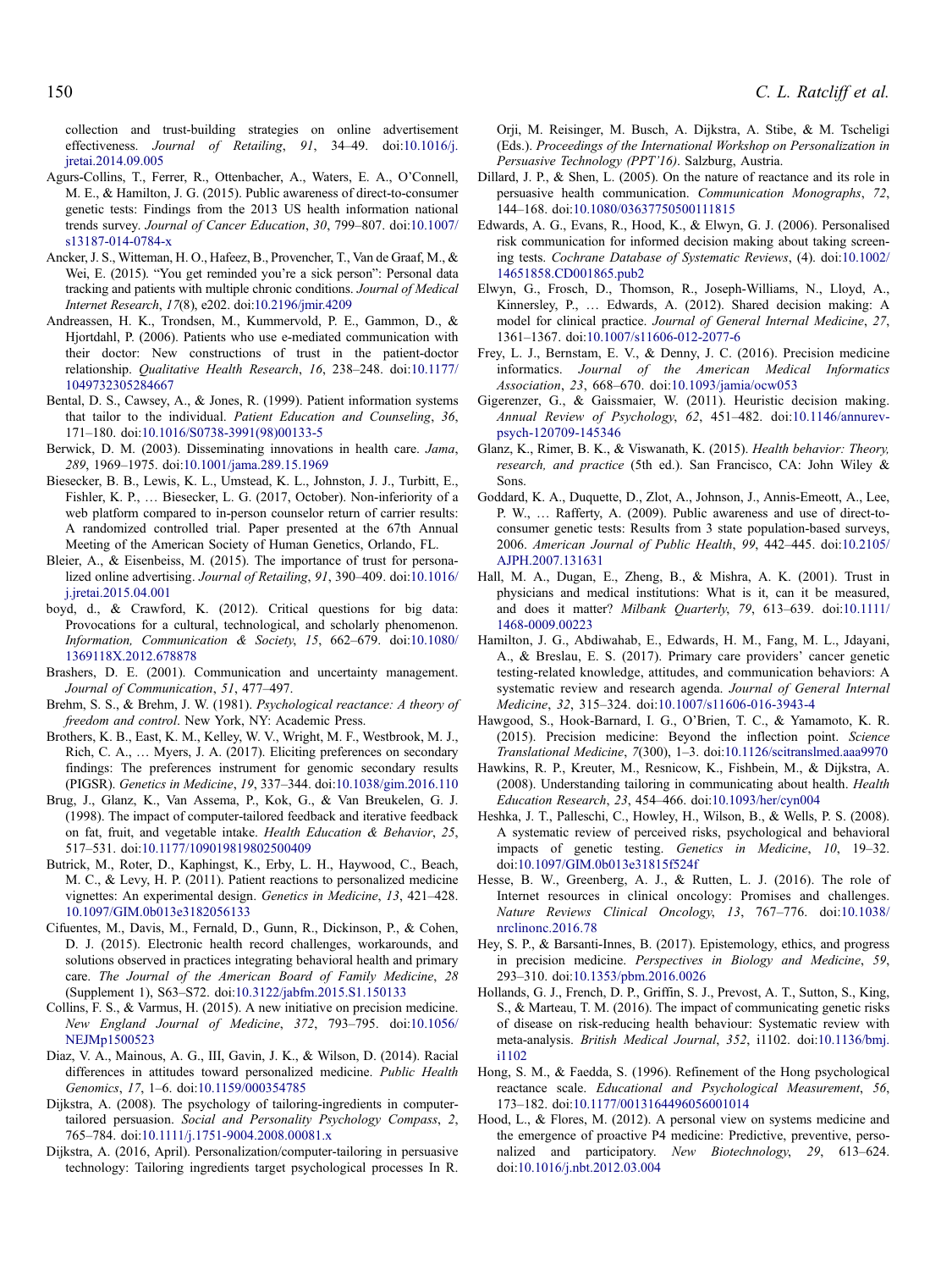- <span id="page-8-0"></span>Iliadis, A., & Russo, F. (2016). Critical data studies: An introduction. Big Data & Society, 3(2), 1–7. doi:[10.1177/2053951716674238](http://dx.doi.org/10.1177/2053951716674238)
- Jameson, J. L., & Longo, D. L. (2015). Precision medicine—Personalized, problematic, and promising. Obstetrical & Gynecological Survey, 70, 612–614. doi[:10.1097/01.ogx.0000472121.21647.38](http://dx.doi.org/10.1097/01.ogx.0000472121.21647.38)
- Jensen, J. D., Carcioppolo, N., King, A. J., Scherr, C. L., Jones, C. L., & Niederdeppe, J. (2014). The cancer information overload (CIO) scale: Establishing predictive and discriminant validity. Patient Education and Counseling, 94, 90–96. doi:[10.1111/j.1460-2466.2012.01668.x](http://dx.doi.org/10.1111/j.1460-2466.2012.01668.x)
- Jensen, J. D., King, A. J., Carcioppolo, N., & Davis, L. A. (2012). Why are tailored messages more effective? A multiple mediation analysis of a breast cancer screening intervention. Journal of Communication, 62, 851–868. doi[:10.1016/j.pec.2013.09.016](http://dx.doi.org/10.1016/j.pec.2013.09.016)
- Jensen, J. D., King, A. J., Carcioppolo, N., Krakow, M., Samadder, N. J., & Morgan, S. (2014). Comparing tailored and narrative worksite interventions at increasing colonoscopy adherence in adults 50–75: A randomized controlled trial. Social Science & Medicine, 104, 31–40. doi:[10.1016/j.socscimed.2013.12.003](http://dx.doi.org/10.1016/j.socscimed.2013.12.003)
- Joseph, G., Pasick, R. J., Schillinger, D., Luce, J., Guerra, C., & Cheng, J. K. Y. (2017). Information mismatch: Cancer risk counseling with diverse underserved patients. Journal of Genetic Counseling, 26, 1090–1104. doi:[10.1007/s10897-017-0089-4](http://dx.doi.org/10.1007/s10897-017-0089-4)
- Kaphingst, K. A., & Goodman, M. S. (2016). Importance of race and ethnicity in individuals' use of and responses to genomic information. Personalized Medicine, 13, 1–4. doi:[10.2217/pme.15.39](http://dx.doi.org/10.2217/pme.15.39)
- Khoury, M. J., & Evans, J. P. (2015). A public health perspective on a national precision medicine cohort: Balancing long-term knowledge generation with early health benefit. Jama, 313, 2117-2118. doi:[10.1001/jama.2015.3382](http://dx.doi.org/10.1001/jama.2015.3382)
- Khoury, M. J., Iademarco, M. F., & Riley, W. T. (2016). Precision public health for the era of precision medicine. American Journal of Preventive Medicine, 50, 398–401. doi:[10.1016/j.amepre.2015.08.031](http://dx.doi.org/10.1016/j.amepre.2015.08.031)
- Klein, W. M., & Cerully, J. L. (2007). Health-related risk perception and decision-making: Lessons from the study of motives in social psychology. Social and Personality Psychology Compass, 1, 334–358. doi:[10.1111/j.1751-9004.2007.00023.x](http://dx.doi.org/10.1111/j.1751-9004.2007.00023.x)
- Krebs, P., Prochaska, J. O., & Rossi, J. S. (2010). A meta-analysis of computer-tailored interventions for health behavior change. Preventive Medicine, 51, 214–221. doi:[10.1016/j.ypmed.2010.06.004](http://dx.doi.org/10.1016/j.ypmed.2010.06.004)
- Kreuter, M. W., Strecher, V. J., & Glassman, B. (1999). One size does not fit all: The case for tailoring print materials. Annals of Behavioral Medicine, 21, 276–283. doi:[10.1007/BF02895958](http://dx.doi.org/10.1007/BF02895958)
- Lazarus, D. (2016, October 14). DNA database could help predict your disease — Then get you fired. Retrieved from [http://www.latimes.com/](http://www.latimes.com/business/lazarus/la-fi-lazarus-healthcare-dna-database-20161014-snap-story.html) [business/lazarus/la-fi-lazarus-healthcare-dna-database-20161014-snap](http://www.latimes.com/business/lazarus/la-fi-lazarus-healthcare-dna-database-20161014-snap-story.html)[story.html](http://www.latimes.com/business/lazarus/la-fi-lazarus-healthcare-dna-database-20161014-snap-story.html)
- Lazarus, R. S., & Lazarus, B. N. (1994). Passion and reason: Making sense of our emotions. New York, NY: Oxford University Press.
- Lipworth, W., Mason, P. H., Kerridge, I., & Ioannidis, J. P. (2017). Ethics and epistemology in big data research. Journal of Bioethical Inquiry, 1–12. doi:[10.1007/s11673-017-9771-3](http://dx.doi.org/10.1007/s11673-017-9771-3)
- Lupton, D. (2013). The digitally engaged patient: Self-monitoring and self-care in the digital health era. Social Theory & Health, 11, 256–270. doi[:10.1057/sth.2013.10](http://dx.doi.org/10.1057/sth.2013.10)
- Lupton, D. (2017). How does health feel? Towards research on the affective atmospheres of digital health. Digital Health, 3, 1–11. doi[:10.1177/](http://dx.doi.org/10.1177/2055207617701276) [2055207617701276](http://dx.doi.org/10.1177/2055207617701276)
- Ma, J., Rosas, L. G., & Lv, N. (2016). Precision lifestyle medicine: A new frontier in the science of behavior change and population health. American Journal of Preventive Medicine, 50(3), 395–397. doi:[10.1016/j.amepre.2015.09.035](http://dx.doi.org/10.1016/j.amepre.2015.09.035)
- Mainous, A. G., Baker, R., Love, M. M., Gray, D. P., & Gill, J. M. (2001). Continuity of care and trust in one's physician: Evidence from primary care in the United States and the United Kingdom. Family Medicine, 33, 22–27.
- Makoul, G., & Clayman, M. L. (2006). An integrative model of shared decision making in medical encounters. Patient Education and Counseling, 60, 301–312. doi[:10.1016/j.pec.2005.06.010](http://dx.doi.org/10.1016/j.pec.2005.06.010)
- McBride, C. M., Koehly, L. M., Sanderson, S. C., & Kaphingst, K. A. (2010). The behavioral response to personalized genetic information: Will genetic risk profiles motivate individuals and families to choose more healthful behaviors? Annual Review of Public Health, 31, 89–103. doi[:10.1146/annurev.publhealth.012809.103532](http://dx.doi.org/10.1146/annurev.publhealth.012809.103532)
- Mechanic, D. (2004). In my chosen doctor I trust. British Medical Journal, 329, 1418–1419. doi:[10.1136/bmj.329.7480.1418](http://dx.doi.org/10.1136/bmj.329.7480.1418)
- Meingast, M., Roosta, T., & Sastry, S. (2006). Security and privacy issues with health care information technology. Engineering in Medicine and Biology Society, 2006. 28th Annual International Conference of the IEEE (pp. 5453–5458). doi:[10.1109/IEMBS.2006.260060](http://dx.doi.org/10.1109/IEMBS.2006.260060)
- Meiser, B., & Halliday, J. L. (2002). What is the impact of genetic counselling in women at increased risk of developing hereditary breast cancer? A meta-analytic review. Social Science & Medicine, 54, 1463–1470. doi:[10.1016/S0277-9536\(01\)00133-2](http://dx.doi.org/10.1016/S0277-9536(01)00133-2)
- National Cancer Institute (n.d.). Health Information National Trends Survey (HINTS). Retrieved from <https://hints.cancer.gov>
- National Institutes of Health (2017). All of us research program. Retrieved from <https://allofus.nih.gov>
- National Research Council. (2011). Toward precision medicine: Building a knowledge network for biomedical research and a new taxonomy of disease. Washington, DC: National Academies Press.
- Noar, S. M., Benac, C. N., & Harris, M. S. (2007). Does tailoring matter? Meta-analytic review of tailored print health behavior change interventions. Psychological Bulletin, 133, 673–693. doi:[10.1037/0033-](http://dx.doi.org/10.1037/0033-2909.133.4.673) [2909.133.4.673](http://dx.doi.org/10.1037/0033-2909.133.4.673)
- Offit, K., Groeger, E., Turner, S., Wadsworth, E. A., & Weiser, M. A. (2004). The "duty to warn" a patient's family members about hereditary disease risks. Jama, 292, 1469–1473. doi[:10.1001/jama.292.12.1469](http://dx.doi.org/10.1001/jama.292.12.1469)
- Oudshoorn, N., Neven, L., & Stienstra, M. (2016). How diversity gets lost: Age and gender in design practices of information and communication technologies. Journal of Women & Aging, 28, 170–185. doi[:10.1080/](http://dx.doi.org/10.1080/08952841.2015.1013834) [08952841.2015.1013834](http://dx.doi.org/10.1080/08952841.2015.1013834)
- Parker, R. M., Bakken, S., & Wolf, M. S. (2016). Getting it right with precision medicine initiative: The role of health literacy. Commentary, National Academy of Medicine. Washington, DC: National Academies Press. Retrieved from [http://nam.edu/wp-content/uploads/2016/02/](http://nam.edu/wp-content/uploads/2016/02/Getting-it-Right-with-the-Precision-Medicine-Initiative-the-Role-of-Health-Literacy.pdf) [Getting-it-Right-with-the-Precision-Medicine-Initiative-the-Role-of-](http://nam.edu/wp-content/uploads/2016/02/Getting-it-Right-with-the-Precision-Medicine-Initiative-the-Role-of-Health-Literacy.pdf)[Health-Literacy.pdf](http://nam.edu/wp-content/uploads/2016/02/Getting-it-Right-with-the-Precision-Medicine-Initiative-the-Role-of-Health-Literacy.pdf)
- Piras, E. M., & Miele, F. (2017). Clinical self-tracking and monitoring technologies: Negotiations in the ICT-mediated patient-provider relationship. Health Sociology Review, 26, 38–53. doi[:10.1080/](http://dx.doi.org/10.1080/14461242.2016.1212316) [14461242.2016.1212316](http://dx.doi.org/10.1080/14461242.2016.1212316)
- Priest, S. H., Bonfadelli, H., & Rusanen, M. (2003). The "trust gap" hypothesis: Predicting support for biotechnology across national cultures as a function of trust in actors. Risk Analysis, 23, 751–766. doi[:10.1111/](http://dx.doi.org/10.1111/1539-6924.00353) [1539-6924.00353](http://dx.doi.org/10.1111/1539-6924.00353)
- Rappaport, S. M., & Smith, M. T. (2010). Environment and disease risks. Science, 330, 460–461. doi:[10.1126/science.1192603](http://dx.doi.org/10.1126/science.1192603)
- Ringold, D. J. (2002). Boomerang effects in response to public health interventions: Some unintended consequences in the alcoholic beverage market. Journal of Consumer Policy, 25, 27–63. doi[:10.1023/](http://dx.doi.org/10.1023/A:1014588126336) [A:1014588126336](http://dx.doi.org/10.1023/A:1014588126336)
- Robinson, B., & Coveleski, S. (2016). Don't say that to ME: Opposition to targeting in weight-centric intervention messages. Health Communication, 1–9. doi[:10.1080/10410236.2016.1250189](http://dx.doi.org/10.1080/10410236.2016.1250189)
- Rogers, E. M. (2003). Diffusion of innovations (5th ed.). New York, NY: Free Press.
- Rogers, R. W. (1975). A protection motivation theory of fear appeals and attitude change. The Journal of Psychology, 91, 93–114. doi[:10.1080/](http://dx.doi.org/10.1080/00223980.1975.9915803) [00223980.1975.9915803](http://dx.doi.org/10.1080/00223980.1975.9915803)